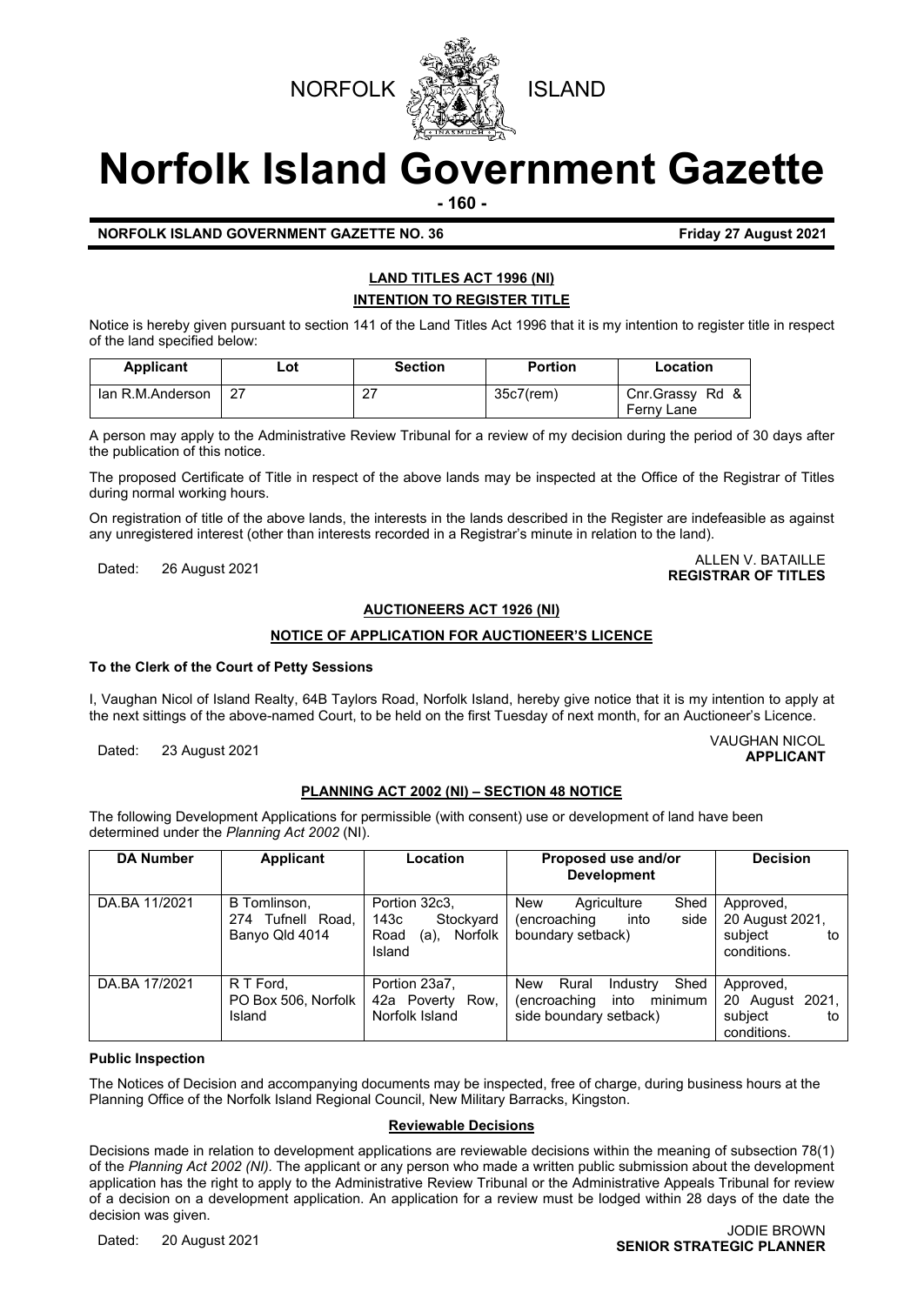#### **NORFOLK ISLAND GOVERNMENT GAZETTE NO. 36 Friday 27 August 2021**

#### **PLANNING ACT 2002 (NI)**

#### **NOTICE UNDER SUBSECTION 17(3) INITIATION OF REVIEW OF THE NORFOLK ISLAND PLAN 2002**

I, Eric Hutchinson, Norfolk Island Administrator, acting as Delegate under the Item 1.73a of the *Minister's Norfolk Island Delegation Instrument 2017 (No.2)* give notice in accordance with subsection 17(3) of the *Planning Act 2002* (NI) (the Act) of a periodic review of the Norfolk Island Plan 2002 (the Plan).

Pursuant to subsection 17(1) of the Act, the purpose of this periodic review is to ascertain the effectiveness of the Plan in promoting the objects under section 3 of the Act.

The range of issues to be considered during the review of the Plan include the ability to:

- reflect the October 2018 amendments to the Act and subsequent repeal of the *Norfolk Island Planning and Environment Board Act 2002*;
- recognise Norfolk Island Regional Council's role in implementing the Plan;
- respond to changes resulting from the planned and anticipated reviews of Development Control Plans for Kingston and Arthur's Vale Historic Area, Community Title, and Water Resources that will be conducted in parallel to the review of the Plan;
- update various definitions and procedures; and
- correct drafting errors and general housekeeping matters.

#### **Consultation:**

Public comment on the effectiveness of the Plan in promoting the objectives of the Act is invited. All comments should be received within four weeks of publication of this notice.

The Norfolk Island Plan can be accessed at:

<http://www.norfolkisland.gov.nf/sites/default/files/Norfolk%20Island%20Plan%202002%20Current.pdf>

A hard copy of the Norfolk Island Plan is available for viewing at: the Norfolk Island Regional Council, Customer Care at 9 New Cascade Road Norfolk Island and the Planning and Building Office at the New Military Barracks, Kingston.

Public written submissions can be lodged at:

- Email Planning and Development at [planning@nirc.gov.nf](mailto:planning@nirc.gov.nf)
- Post Planning & Development, Norfolk Island Regional Council, PO Box 95, Norfolk Island 2899; or
- Delivered to Customer Care or the Planning & Development Office.

Dated: 26 July 2021<br>Dated: 26 July 2021 **ADMINISTRATOR**

#### **PLANNING ACT 2002 (NI)**

#### **NOTICE OF DRAFT DEVELOPMENT CONTROL PLAN**

I, Eric Hutchinson, Administrator of Norfolk Island, and delegate of the Commonwealth Minister under clause 5 of, and item 1.78 of the Schedule to the *Minister's Norfolk Island Delegation Instrument 2017 (No. 2)*, give notice, under section 21 of the *Planning Act 2002* (NI), of a draft development control plan to provide in greater detail than shown in the Norfolk Island Plan 2002 specific planning requirements for the management of water resources.

#### **Land to which the draft development control plan applies**

The draft development control plan applies to all land and premises on Norfolk Island to which the Norfolk Island Plan applies.

#### **Aim and intent of the draft development control plan**

The aim and intent of the draft development control plan is to review and update Development Control Plan No. 2 – Water Resources. The purpose of the draft development control plan is generally to ensure that the use and management of water resources will sustain the physical, economic and social well-being of the people of Norfolk Island while protecting the ecosystems that depend on those resources.

#### **Public Exhibition**

In accordance with section 21 of the *Planning Act 2002* (NI) the draft development control plan and supporting documentation are available for inspection, during business hours, between Monday 2 August 2021 and Monday 30 August 2021 at:

- The Norfolk Island Regional Council Planning Office, New Military Barracks, Kingston
- The Norfolk Island Regional Council Customer Care Office, New Cascade Road, Burnt Pine
- Norfolk Island Regional Council's website [http://www.norfolkisland.gov.nf/your-council/council](http://www.norfolkisland.gov.nf/your-council/council-documents/documents-public-exhibition)[documents/documents-public-exhibition](http://www.norfolkisland.gov.nf/your-council/council-documents/documents-public-exhibition)

#### **Submissions**

Any person may make written submissions to the General Manager, Norfolk Island Regional Council about this draft development control plan. All submissions must be received by Monday 6 September 2021 and signed by at least one person making the submission. If a submission objects to the draft development control plan, the grounds for objections must be specified in the submission.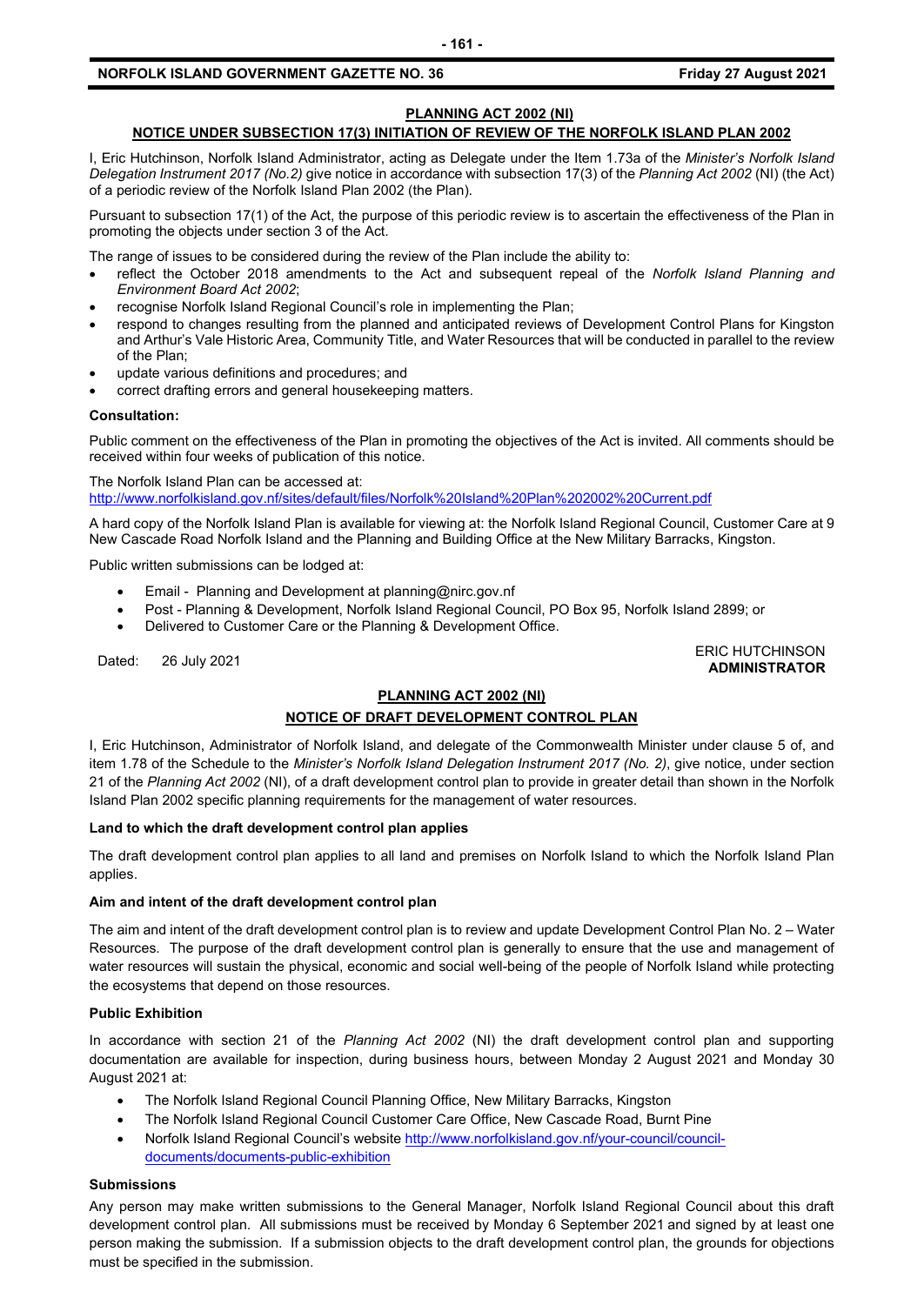#### **NORFOLK ISLAND GOVERNMENT GAZETTE NO. 36 Friday 27 August 2021**

#### **DISASTER AND EMERGENCY MANAGEMENT ACT 2001 (NI) FURTHER EXTENSION OF DECLARATION OF STATE OF EMERGENCY**

I **Eric Hutchinson,** Administrator of Norfolk Island and delegate of the Minister under Section 5 of, and item 1.27 of the Schedule to, the *Minister's Norfolk Island Delegation Instrument 2019*:

**PURSUANT** to Section 9 of the *Disaster and Emergency Management Act 2001* (NI) [the Act] and having regard to the advice of the Controller;

**FOR** the purpose of response and recovery operations under the Act and the Disaster and Emergency Plan for the Territory of Norfolk Island;

**FURTHER EXTEND** the declaration of emergency made under section 9 of the Act at 16:15 Hrs on Monday 16 March 2020, for the whole of the Territory of Norfolk Island, until 23:59 hr on Thursday 30 September 2021.

#### Dated: 20 May 2021<br>Dated: 20 May 2021 **ADMINISTRATOR**

#### **DISASTER AND EMERGENCY MANAGEMENT ACT 2001 (NI) DECLARATION OF STATE OF DISASTER OR EMERGENCY (RECOVERY OPERATIONS) COVID-19 DIRECTIONS RECOVERY OPERATIONS (NO.2) 2021**

I, **George Ivor Andrew Plant**, Emergency Management Norfolk Island Controller:

- 1) under section 11(2)(g) of the *Disaster and Emergency Management Act 2001* (NI) am of the opinion that it is necessary to make directions in respect of recovery from the State of Emergency in respect of COVID-19 relating to the movement of persons within the disaster or emergency area as set out in the Schedule; and
- 2) under section 11(2)(h) of the *Disaster and Emergency Management Act 2001* (NI) am of the opinion that it is necessary to make directions in respect of recovery from the State of Emergency in respect of COVID-19 relating to the removal of persons within the disaster or emergency area who obstructs or threatens to obstruct recovery operations as set out in the Schedule; and
- 3) under section 11(2)(i) of the *Disaster and Emergency Management Act 2001* (NI) am of the opinion that it is necessary to make directions in respect of recovery from the State of Emergency in respect of COVID-19 relating to giving directions to persons whose responsibilities require him or her to engage in recovery operations.

#### **SCHEDULE**

#### **Direction 2 (2021) – Adjustment of COVID 19 measures – to commence 23:59 hr on 30 June 2021**

- 1. These Directions take effect at 23:59 hr on 30 June 2021 and remain in force while the State of Disaster or Emergency (Recovery Operations) is in force.
- 2. In these Directions:

*Persons* includes people residing on Norfolk Island, visiting Norfolk Island for holiday or work purposes

*COVID-19 hotspot* means a particular area of Australia decided by the Commonwealth Chief Medical Officer *COVID-19 public exposure site* means a venue and time in which a person is likely to have come in contact with an infective person and as listed by the relevant State or Territory.

*Incident Controller* means the person appointed under the State of Emergency in accordance with the NORDISPLAN

- 3. Persons will be permitted\* to travel to Norfolk Island without the need to quarantine provided they:
	- a. do not have COVID-19;
	- b. have not been in contact within anyone in the prior 14 days with COVID-19; and
	- c. have been granted a Norfolk Island Entry Pass\*.
	- \*Any person travelling to Norfolk Island may be denied entry without a Norfolk Island Entry Pass
- 4. Persons who are on the island when a public exposure site is listed, and they have frequented, must immediately selfisolate at home or at their accommodation and contact NIHRACS for further advice.
- 5. A person whilst on Norfolk Island must comply with physical distancing principles as published from time to time on [\(http://www.norfolkisland.gov.nf/norfolk-islands-covid-19-advice\)](http://www.norfolkisland.gov.nf/norfolk-islands-covid-19-advice).
- 6. A person whilst on Norfolk Island must follow any directions in relation to COVID-19 from staff of the *Norfolk Island Hospital and Residential Aged Care Services (NIHRACS).*
- 7. A person or business on Norfolk Island must follow any advice or operational direction provided by the Incident Controller or authorised officer of the *Norfolk Island Police Force (NIPF)*in relation to COVID-19.
- 8. A person or business involving close contact with persons is required to keep a daily customer register. A business will be required to retain the records for a period of three months. The register must be produced upon request by the Incident Controller.

*\* Please Note \** 

- *Online applications required by all travellers prior to travel (within 72 hours of travel).*
- *While the State of Emergency is in place verification of where travellers are from will be required*
- *Travel to mainland states and territories is a matter for residents to seek approval from State and Territory Government authorities.*

Dated: 26 July 2021<br>Dated: 26 July 2021 **ADMINISTRATOR**